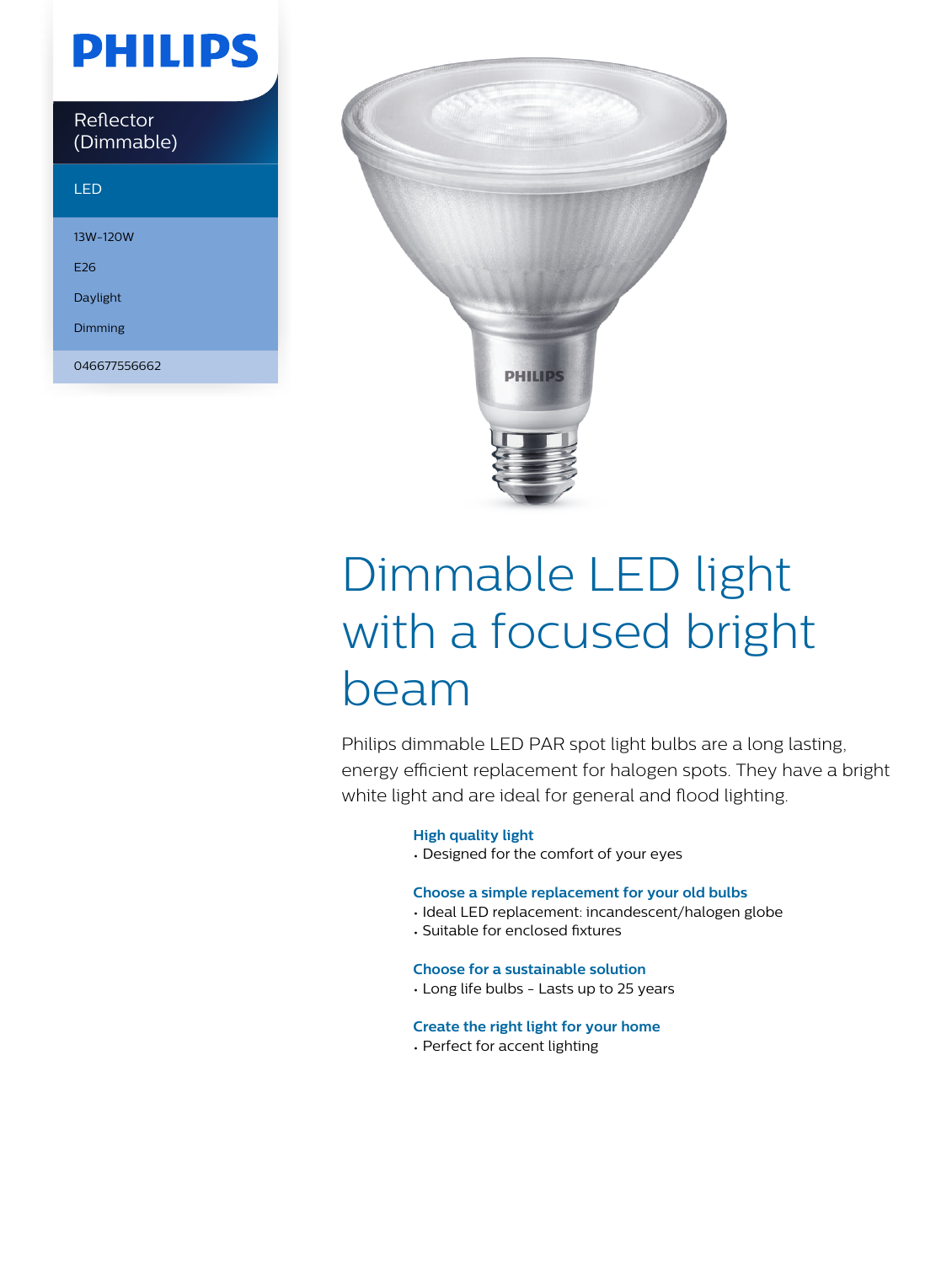### **Highlights**

#### **Gentle LEDs, easy on the eyes**



It's easy to see how harsh lighting can strain the eyes. Too bright, and you get the glare. Too soft and you experience flicker. Now you can gently light up your world with LEDs designed to go easy on the eyes, and create the perfect ambience for your home.

#### **Replaces globe**

This is an energy-saving standard LED bulb designed to match the look and dimensions of traditional light bulbs. The perfect sustainable replacement for standard incandescent & halogen globe bulbs - longer lasting and much more energy efficient.

#### **Suitable for enclosed fixtures**

This LED bulb can be used in enclosed fixtures.

#### **25,000-hour rated average life**



With a lifetime of up to 25,000 hours, you can reduce the hassle of frequently replacing your light bulbs and enjoy a perfect lighting solution for over 25 years.

### **Specifications**

#### **Bulb characteristics**

- Dimmable: Yes
- Intended use: Indoor
- Lamp shape: Directional reflector
- Socket: E26
- Technology: LED

#### **Bulb dimensions**

- Height: 12.9 cm
- Weight: 0.374 kg
- Width: 12.2 cm

#### **Durability**

- Average life (at 2.7 hrs/day): 25 year(s)
- Lumen maintenance factor: 70%
- Nominal lifetime: 25,000 hour(s)
- Number of switch cycles: 50,000

#### **Light characteristics**

- Beam angle: 40 degree(s)
- Color consistency: 4SDCM
- Color rendering index (CRI): 90
- Color temperature: 5000 K
- Light Color Category: Daylight
- Nominal luminous flux: 1200 lumen
- Starting time: 0.5 s
- Warm-up time to 60% light: Instant full light

#### **Miscellaneous**

• EyeComfort: Yes

#### **Other characteristics**

- Lamp current: 120 mA
- $\cdot$  Efficacy: 92 lm/W

#### 40<sup>°</sup> deg beam - flood [LED lamps]

An LED flood with a wide-angle light output (40 degrees), suitable for both accent lighting and general purpose lighting.